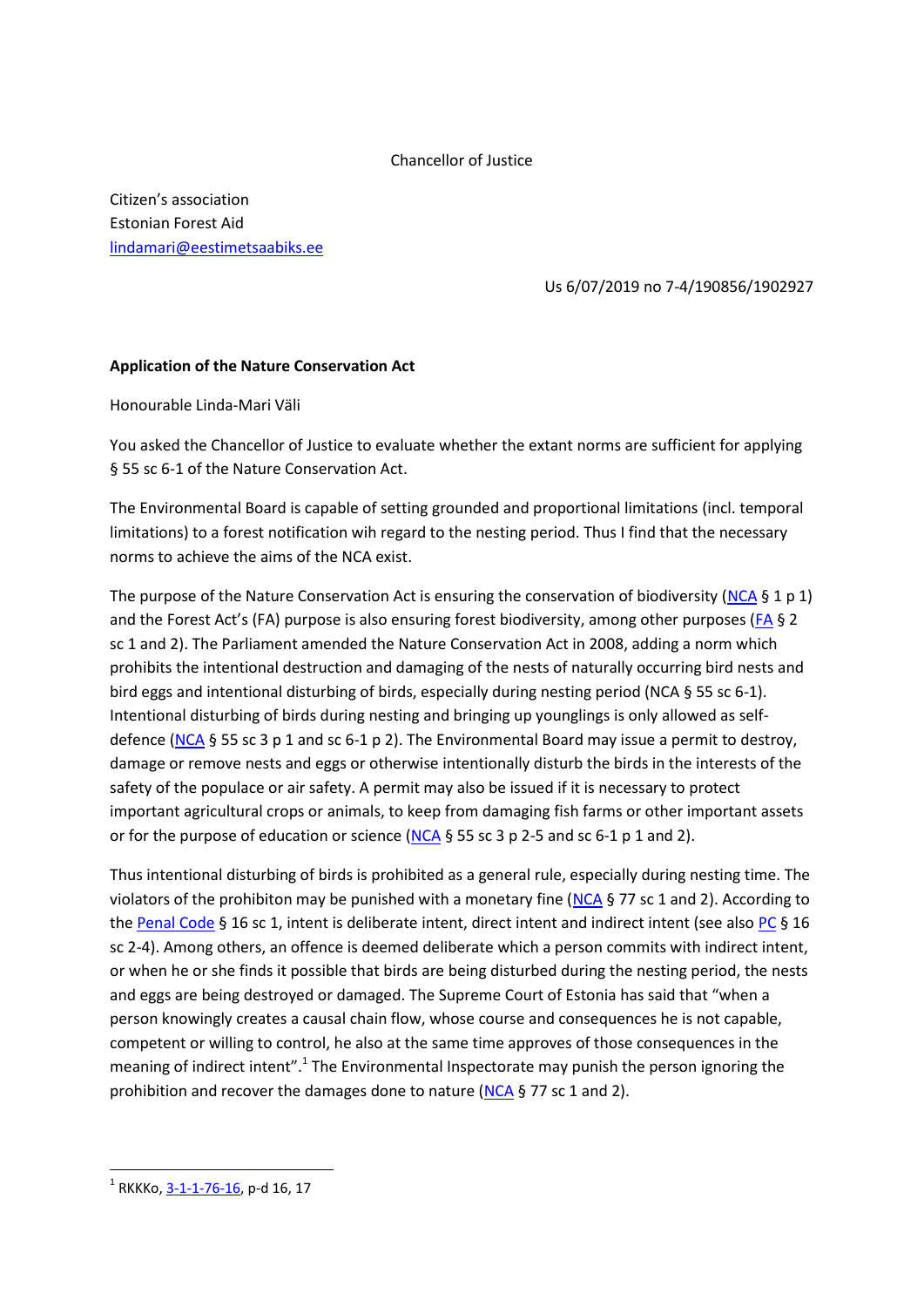Restriction of logging to protect birds and beasts is also regulated by the Forest Act. Based on that act's § 40 section 10 the Minister of the Environment may restrict logging for protection of fauna (incl. avifauna) on their breeding period in multi-layered forests and mixed-stand forests from 4/15 to 6/15. To this day, the Minister of the Environment has not used that possibility granted him with the law and enacted logging restrictions with his decree.

The Forest Act's § 40 section 10 is a norm which enables the Minister of the Environment to impose a general restriction and the Environmental Board may solve the logging requests regulated and covered by the decree according to it. It the minister has not issue the decree, decisions should be based on NCA § 55 sc 6-1.

To get the permit from the state to commence logging works, the forest owner or his representative must issue a forest notification to the Environmental Board [\(FA](https://www.riigiteataja.ee/en/eli/521032019004/consolide)  $\S$  41 sc 1, 6, 7, 8, 8-1, 13 and 14). The forest owner may commence the logging during 12 months after registering the logging of the forest protection expertise act at the Forest Registry [\(FA](https://www.riigiteataja.ee/en/eli/521032019004/consolide) § 41 sc 13). When receiving a forest notification, the Environmental Board must check whether the planned logging is in accordance with the requirements of the legal acts. When the logging does not confirm to the requirements, the Environmental Board has a right to refuse registering the logging. The refusal should be reasoned in writ and also suggestions should be made to make the actions conform to the legal acts. If the logging activity conforms to the requirements of the legal acts, the Environmental Board will register it at the Forest Registry [\(FA](https://www.riigiteataja.ee/en/eli/521032019004/consolide) § 41 sc 1, 6, 7, 8, 8-1, 13 and 14).

The Environmental Board must therefore simultaneously assess the forest notification's accordance to the requirements and whether the requested logging is in accordance with the legal acts (The Minister [of the Environment's decree](https://www.riigiteataja.ee/akt/115082017009) "The listing of the data presented on the forest notification and the procedure and terms of registering, processing and registering the forest notification § 2), while guaranteeing that the requirements of NCA § 55 section 6-1.

The prohibition enacted with the Nature Conservation Act § 55 section 6-1 must be followed by the performer of the forest works and it must also be followed by the state while giving the permit for that activity. Although the performer of the forest works makes the first-hand assessment of the existence or non-existence of the nests, the environmental officials must also have a good understanding of the probable nesting preferences of birds according to forest type and the effects of different logging methods during the birds' nesting period. Assessing the impact of different logging methods to the avifauna has to be based of scientific studies and upon necessity, the forest notification should receive proportional requirements, which would ensure a reasonable balance between the forest owners' and nature protections' interests. The executive power cannot leave the NCA § 55 section 6-1 unconsidered and the impact of logging on the birds nesting peace unassessed, putting all responsibility on the performer of the works.

The Forest Registry has an announcement on the opening page: "Attention! Destruction of birds' nests and eggs and intentional disturbing of birds is prohibited. Therefore we suggest refraining from logging activities during the high point of bird nesting, from April 1<sup>st</sup> to July 31<sup>st</sup>." This kind of notification might not be sufficient to fulfill NCA § 55 section 6-1 nor achieve the purposes laid down in the Nature Conservation Act and Forest Act.